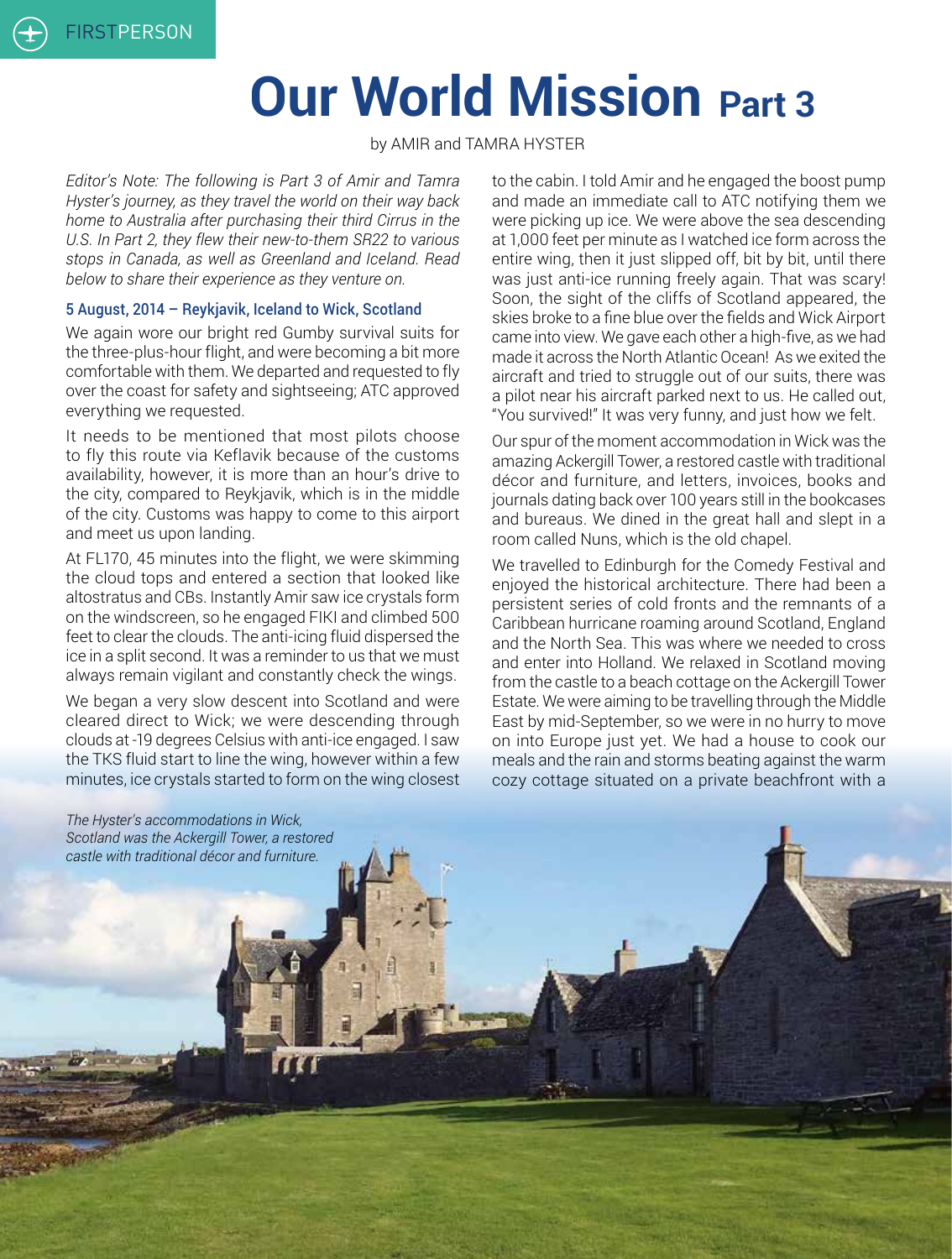

*Landing at Split, Croatia amongst much larger commercial airliners and jets.*

conservatory overlooking old stone walls and farm fields. This was our dream; to fly and stay for extended periods at a time in places that we enjoyed.

#### 15 August, 2014 – Wick, Scotland to Groningen, Holland

Departing Wick, we had set the GPS to follow the coastlines of Scotland and England turning to the very rough looking North Sea around Newcastle, and allowing us to intercept waypoint KOLAG which is the "official" entry into Europe.

At approach, we navigated direct to EEL to avoid a thunderstorm line, then on to Groningen for our first stop in Europe. We taxied to the Cirrus service center to allow our baby a day in the spa (50-hour inspection).

#### 25 August, 2014 – Groningen, Holland to Split, Croatia

We woke bright and early with anticipation to take off before the Groningen weather folded, as it had in the last several days, inhibiting our departure. The plane required service bulletin maintenance, a 20-plus hour job, and it was a pleasure to watch and talk to the experienced and professional engineers there.

During our wait in Groningen, we drove through the Netherlands; visited Amsterdam, getting high from the whiff of air around the local cafes; traveled to The Hague; spent a few "ground-hog" type days visiting the visa office of India awaiting a special visa for a technical stop, which we needed on our travels. We were told it would take them another eight days to complete a possible visa, and they still had no positive answers after three days. We gave up, not prepared to keep waiting for indecision and incompetence. The Hague was a pleasure and a visit to the Louwman Museum with the best collection of vintage vehicles in the world is a man's lollypop shop, and a must stop. We visited our friend in Amersfoort, the most centrally located town in The Netherlands, traveled over the famous dyke and took a drive south to Germany for ice cream.

The skies were closing fast and we were eager not to lose our window of opportunity to leave. We had been constantly in bad weather since leaving Iceland, with rain every day, and we were getting a little dreary of the depressing northern European weather. The locals told us they had a nice summer for only four or five weeks!

Our course was entered into the GPS, reading like a novel with so many waypoints which were a part of the flight plan via a new software app called Rocketroute that also gave the weather en route. The app was suggested to us by a pilot also getting his Cirrus serviced. The many waypoints are a mandatory routing through Europe and are a reflection of the over regulated nature there.

On approach to Frankfurt airspace, we were diverted through waypoint FFM, which is over the Frankfurt airport, and told we were being given a very special clearance to remain at FL130. Thanks Frankfurt; it was a very busy airspace.

South of Germany just past Munich and all the way to the Alps, we encountered icing that wasn't forecasted and started the dance of climbing, skirting around clouds, and descending, but it eventually cleared. ATC, known as Eurocontrol, was very accommodating. When they heard we were in ice, a new person immediately came on the radio and offered direction to get us out of it. We had the FIKI equipment working at normal rate and it easily cleared the ice. Above the Alps, we were unable to get lower because the mountain peaks were 1,000 feet below us. Assisted vectoring by ATC, who kept in contact with us every step while we were in ice, added to our safety levels.

Above Ljubljana, Slovenia and moving into Croatia, we had a fabulous view of the Adriatic Sea; the temperature was warming up to -4 degrees Celsius as we had entered the Mediterranean. The weather was clear and sunny, and we had a panoramic view of Split, Croatia as we rotated over the sea for a landing alongside commercial jets loading and unloading tourists from around the world to this haven of beautiful beaches. The fuel prices were again very high at US\$16 a gallon. It is evident that still the best place in the world to fly is the USA for fuel costs, service on the ground and in the air, airport availability, accommodations and variation of locations.

Upon a drive into town, we could see there was a mix of Greece, Italy and Europe there that was looking very tired and under economical strain. The buildings were derelict and heavy with graffiti, however, the streets were a buzz with tourists and the beaches were packed; at least the tourist trade was booming at this peak time of year.

#### 29 August, 2014 – Split, Croatia to Santorini, Greece

We departed late morning after a wait on the hot tarmac for over an hour. The filing of a flight plan at the airport briefing office was our only choice, so we couldn't plan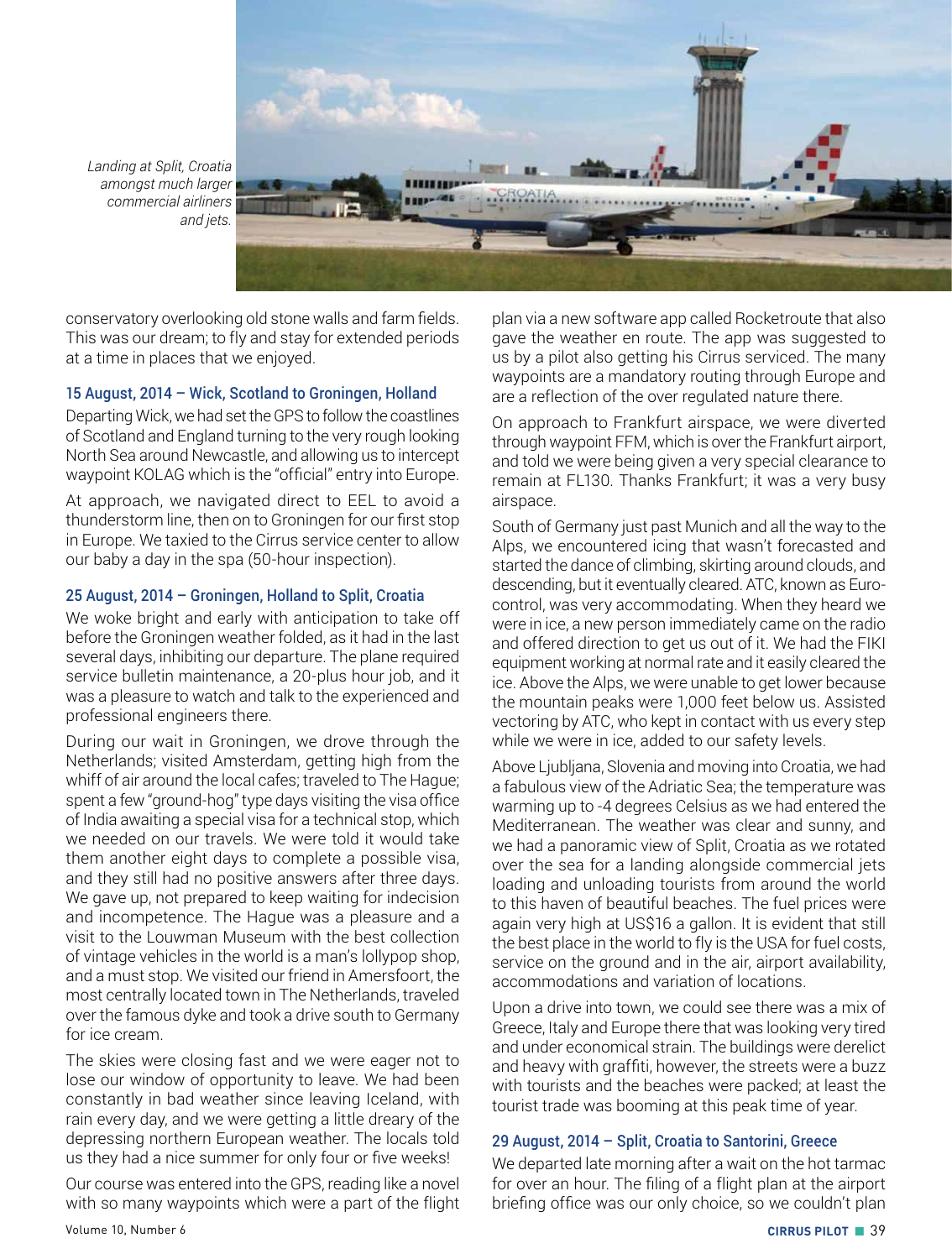

*One of the beautiful views of Santorini, Greece.*

the departure slot but only deal with what was available. The following day had over 120 planes coming into the airport and the usual amount is around 30 to 40, so we were glad we decided to move that day. The arrangements to fly to Greece took several phone calls, emails and much frustration. If the problem of no fuel wasn't bad enough, if there was fuel, there wasn't a place to park the plane. Parking needed to be prearranged and filing of a flight plan couldn't be met until there was parking availability at the destination. The only available avgas in Greece was in Rhodes, however we couldn't get parking there for a week, so we decided to fly to Santorini where there was no fuel, but we took the last GA parking spot. That meant we needed to fly very efficiently.

We arrived at Santorini and had a magnificent view of the volcanic caldera; a result of a huge volcanic eruption. We parked and were greeted by the Skyway Services team, skirted through immigration and then confronted with quite possibly the worst airport we had ever seen; the place was filthy and full of people. We were escorted to the office of Skyway, which was a storefront in the main terminal; they acted as an agent handling all international flights. What the airport lacked in basic hygiene and comfort, the staff at flight services made up tenfold; they were wonderful, helpful and accommodating. They found us a great place to stay and a car to rent in this overbooked, overpriced island. The boutique hotel we chose, or rather the only one with a room available for the four nights we would be staying, was back from the beachfront and secluded. It was a short walk into the small beachfront village of Kamari.

#### 2 September, 2014 – Santorini to Rhodes, Greece

It was a short flight to Rhodes – the only place to get fuel on the islands – and we needed to make it on time to our allotted parking spot, one of only two available for GA. The only way to file a flight plan was in the tower, where we found the nicest air traffic controllers in Europe. It is

mandatory to file the plan one hour prior to departure, however we were told that when we were ready we should send a message and it will be approved, and that was exactly what happened. We were given a Standard Instrument Departure (SID) out of 34R directly toward Rhodes and a direct climb to flight level  $-$  the first time in over 10,000 km of our trip since leaving Canada. The flight was very smooth, but the haze impacted the visibility of the amazing views of the Greek Islands.

We found an incredible villa to rent in Rhodes on the east side of the island near Lindos. We had a beachfront backyard with a private pool in a fully equipped house, for a bargain price. We could cook, relax, swim in the pool or the ocean, have breakfast or dinner on the beach under our own trees, and pick fresh figs for dessert from the property. It was truly a haven in the 30-40 degree Celsius heat.

Parking for the plane is two Euro per day, compared with 66 Euro in Cyprus. We still had a couple of weeks to wait for favorable weather conditions to cross the hottest parts of the Earth, so we decided to wait it out in Rhodes and enjoy our accommodations while also exploring more of the island that has so much history.

#### 12 September, 2014 – Rhodes, Greece to Larnaka, Cyprus

The flight plan was filed with Eurocontrol via RocketRoute, shortening the time in the airport as we didn't have to visit the tower and the Met office. We were given a hard time in security as they didn't like that I had onboard refreshments in my backpack. Previously, the FBO staff had interjected to let them know we were a private flight and not restricted to carry our lunch, drinks and cutlery to eat, but this time the airport staff didn't know what to do. We eventually told them to take our cutlery, as we didn't want to miss our time slot.

We took off without delay and were cleared direct to Larnaka; visibility was extremely poor. We were flying over the sea along the coast of Turkey in a strong crosswind and very hot conditions. Again we were met by wonderful flight services staff and fueled up at \$18 per gallon. We rented a car and off we went to discover a new place in the big world.

#### 18 September, 2014 – Larnaka, Cyprus to Tel Aviv, Israel and Amman, Jordan

Up to this point of the trip, we had organized all the flights, fuel and clearances. From this flight and after, we required an agent to arrange all the clearances and handlers on the ground for fuel, immigration and customs.

In order to save three to four hours of flight over the sea to Egypt and Amman, Jordan, we decided to fly over Israel. When we asked about help in getting the permits, our rep laughed and explained that he had never managed to get approval to pass over Israel for around the world flights, and it would take weeks to get one as it entails extensive security checks. Tel Aviv controls all flights 1,000 miles around Israel. Just say the word "never" to Amir and he always finds a way to make it happen! At 10:00 p.m. the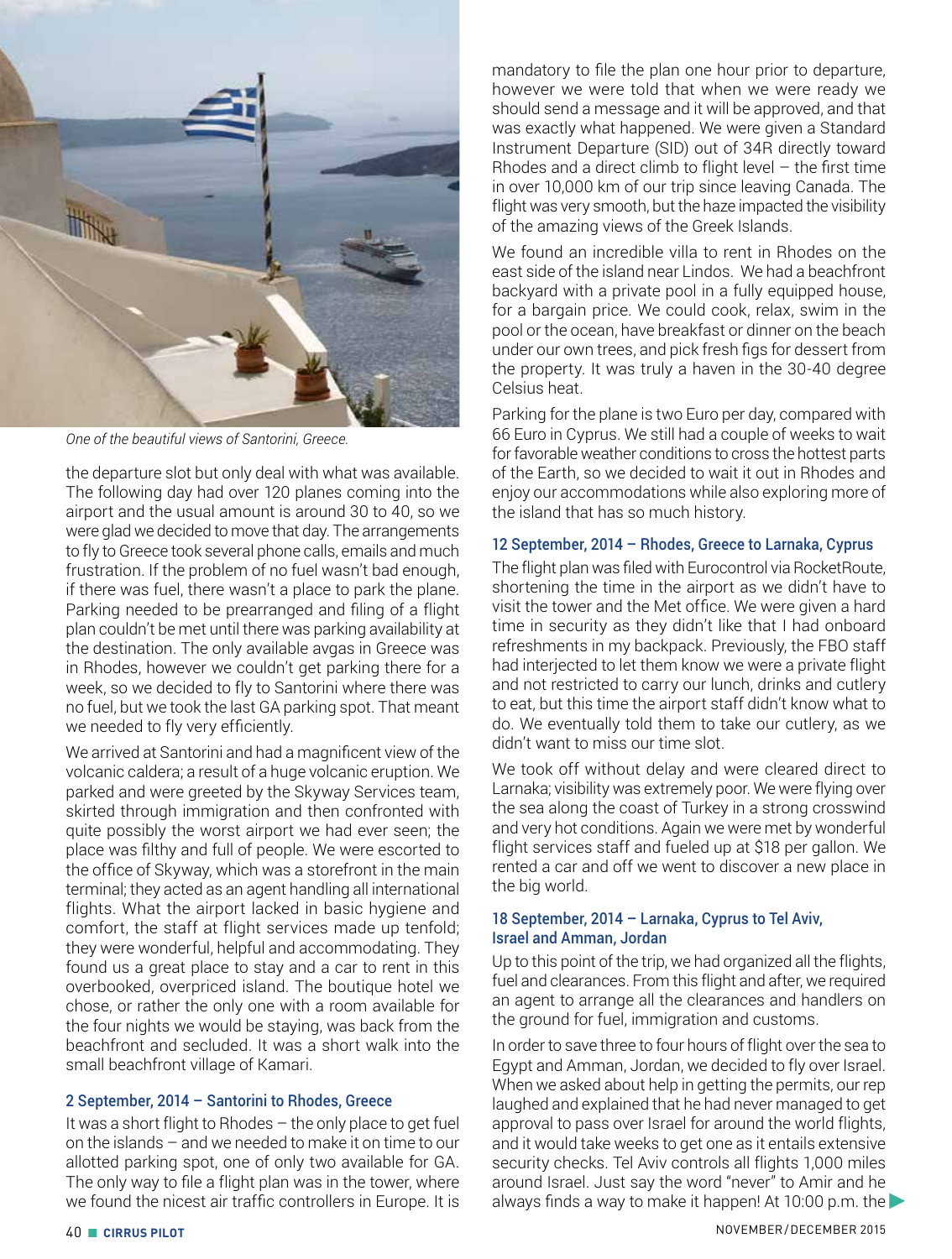night before our departure, we called a friend in Israel who arranged for an Israeli pilot with a clearance; more importantly he would be in Larnaka within the next 10 hours! That was great, but the plane itself and the copilot also needed clearance, so we were back to the required three-week waiting period. That still did not stop Amir and after four hours of constant phone calls to and from Israel convincing the authorities and the Secret Service, we received the green light and embarked on one of the most interesting legs of the trip.

We departed Larnaka, on the southwest coast of Cyprus, with very hot, strong gusting winds up to 35 knots over the Mediterranean Sea with a direct path to Tel Aviv. It was official – we had left Europe!

Larnaka ATC instructed us to contact Tel Aviv within five minutes from wheels up, but the air was so hot and bumpy that we forgot. Immediately Larnaka ATC demanded us to contact Tel Aviv. When contacting them, the Israeli copilot was to provide a secret personal code, to let them know he was okay and not hijacked.



*Flying over the coastline of Israel.*

When our copilot relayed the code, Tel Aviv didn't accept the code, and asked for it again and again. It immediately escalated to higher level of controllers. Amir realized there was a problem and repeated the code. We were feeling that a couple of F16s were already on the way toward us. After some very nerve-wracking minutes, Tel Aviv responded with "Cleared to enter into Israel airspace." We all breathed a sigh of relief. We later discovered that the copilot's headset was in the passenger socket, hence the reason Tel Aviv didn't "accept" our code; they just couldn't hear us, a small mistake that could lead to serious consequences in a very security conscious area of the world.



*Parked by another Cirrus at Tel Aviv airport.*

Tel Aviv was an extremely busy airspace; a small country with huge aviation demands – fighter jets, commercial and GA flights, helicopters and drones all competing for the same small space. We enjoyed the most professional ATC services we ever had on the way and inside Israel. We landed at Sde Dov Airport (LLSD) right in the middle of Tel Aviv, thanked and said goodbye to the Israeli pilot, obtained a clearance and continued to Amman all in less than an hour.

Departing Tel Aviv, we flew above Jericho, which at 10,000 years old, is the oldest city in the world; and then north of Jerusalem and the Dead Sea towards Amman through the aviation waypoint called SALAM. It is the same waypoint that the first peaceful flight took place between Israel and Jordan. This historic flight took place 23 May, 1995, and was called Operation Peace Flight sponsored by King Hussein of Jordan and Ezer Weizman, the Israeli president (both pilots) and led by Barry Schiff and a group of Israeli and Jordanian pilots. As we passed into Jordan, we felt that we too were making a bit of history. The landscape



42 ■ **CIRRUS PILOT** NOVEMBER/DECEMBER 2015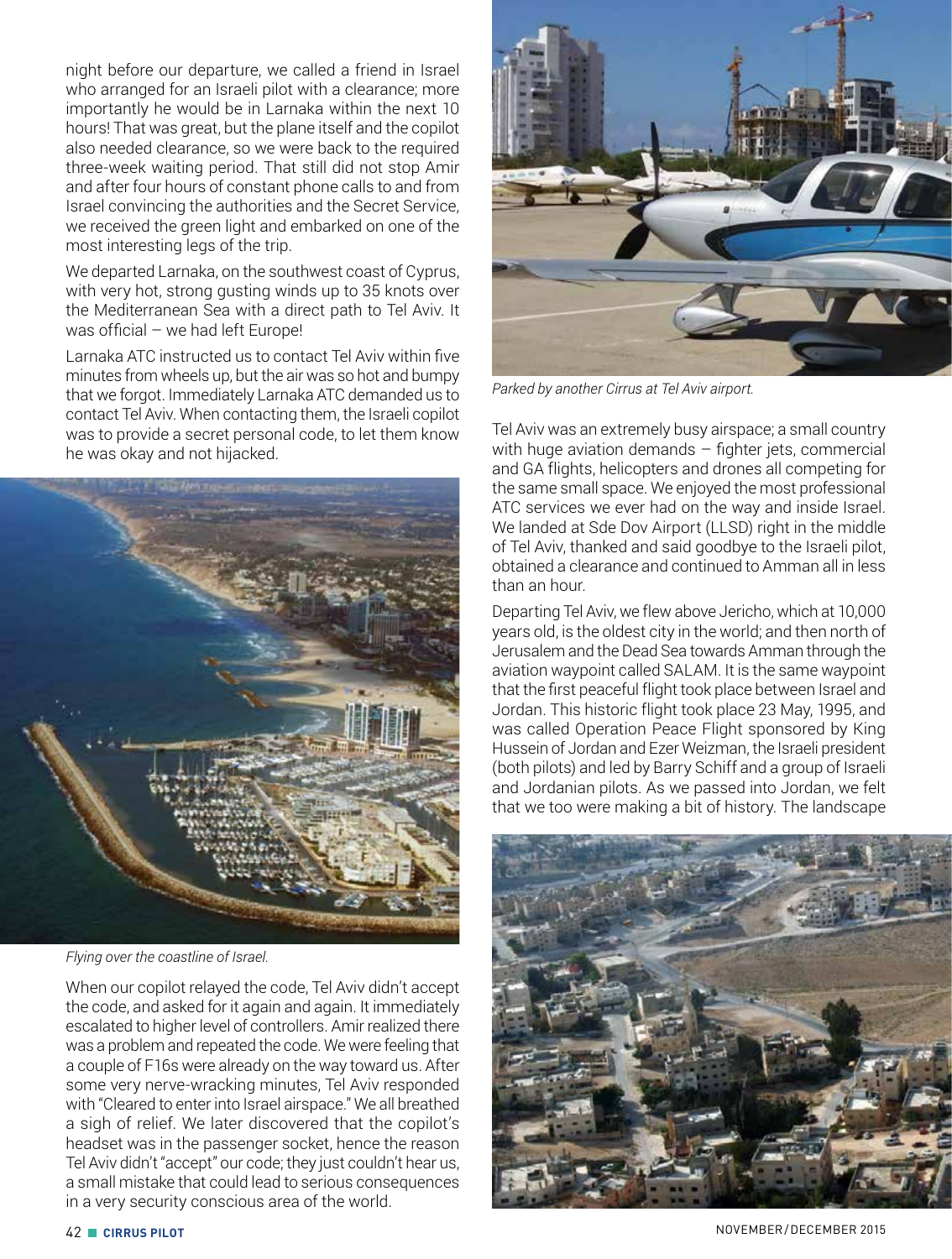

changed so dramatically that we could almost draw a line on the border. Israel was green and full of trees and the desert of Jordan was bare of any vegetation, but still majestic to see. The end of the Jordan River is the commencement of the Dead Sea, which at elevation of -1,300 feet is the lowest point on earth. There was no sign of any water, the river had depleted and the Dead Sea was shrinking.

The city of Amman came into view; it was a large, vastly spread city. We landed at an airport that is over 2,500 feet above sea level and taxied to flight services, who flagged us to parking, and the pantomime started  $-$  we were now in the Middle East and needed to be mindful of their customs and mannerisms. The driver of the only refuel truck on the airport told us "Only Cash!" as he rejected every one of our credit cards. We settled and paid for the fuel through the FBO who added 15% commission to the already inflated fuel price. We arranged for a rental car and on the way to the hotel were fully immersed in the traffic of Amman. To put it lightly, basic traffic rules don't apply; there are no designated lanes and the only rule



*The view of Amman, Jordan while landing.*





# **Update Cable For Bose A20 Headset With Bluetooth**

Now with Auto-on and streaming music

If you own a Bose A20 headset, you can enjoy the new features of the recently updated<br>Bose A20 by simply ordering a new cable and control module with microphone.

**Bluetooth configurations** \$295 (item #3413A)

**ORDER AT SPORTYS.COM** 

sporty's pilot shop

Non-bluetooth configurations \$195 (item #4067)